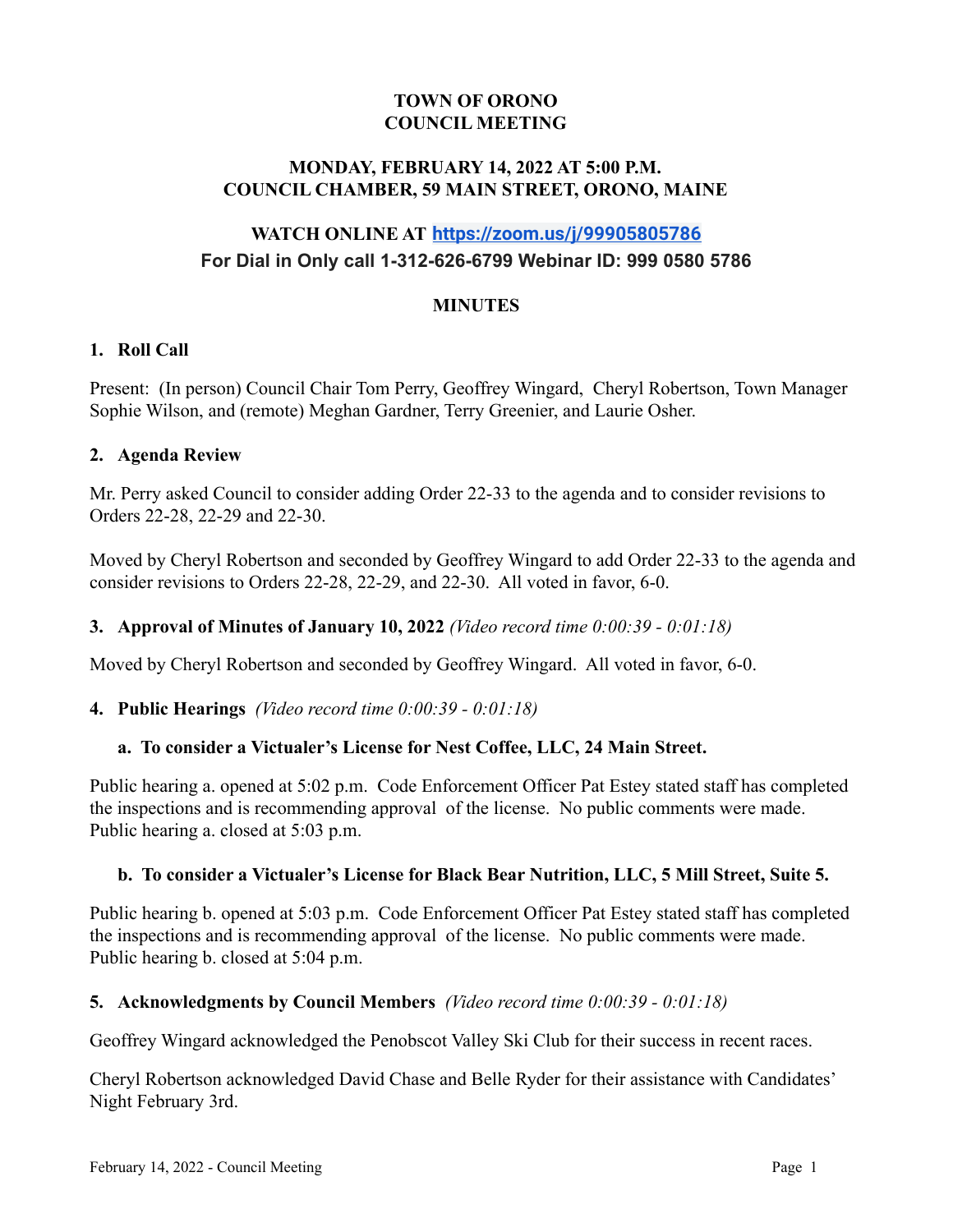Meghan Gardner acknowledged the Riverside Adult Education brochure and highlighted a Holocaust History course being taught by Orono History Teacher, Mathy Terrill.

Laurie Osher acknowledged that over 100 residents from Orono have contacted her to elevate and support legislative issues. She noted many have contacted her regarding LD 1626, a Tribal Sovereignty bill that will be discussed in public hearing this week.

Terry Greenier acknowledged the seven olympians from the University of Maine and the countries they represent.

Tom Perry acknowledged the Public Works Department for their efforts in keeping the roads safe and the sidewalks open.

- **6. Unfinished Business None**
- **7. Consent Agenda** *(Video record time 0:00:39 0:01:18)*
	- **Order 22-21 Order, revising Order 22-20, approved on January 31, 2022, as follows: Order, authorizing the Town Manager to apply for a Federal Emergency Management Agency (FEMA) Staffing for Adequate Fire and Emergency Response (SAFER) Grant to fund 100% of the payroll expense related to three additional Firefighter/Paramedics for three years at a total grant amount of \$736,941; and, further, if awarded, accepting and authorizing the Town Manager to expend said funds in accordance with grant requirements.**
	- **Order 22-22 Order, approving a Victualer's License for Nest Coffee, LLC, 24 Main Street.**
	- **Order 22-23 Order, approving a Victualer's License for Black Bear Nutrition, LLC, 5 Mill Street, Suite 5.**
	- **Order 22-24 Order, approving a Class I Malt, Spirituous & Vinous Liquor License for Woodman's Brewing Co., d/b/a Orono Brewing Company, 61 Margin Street** *(adding Spirituous to the current license).*
	- **Order 22-25 Order, changing the time of the March 14, 2022 Regular Council Meeting from 7PM to 5PM.**
	- **Order 22-26 Order, setting the date of March 14, 2022 at 5PM for a Public Hearing to consider changing the Zoning of Map 27-2 Lots 118, 119, and 121 (39 Pine Street (Orono Public Library), 10 Birch Street (Senior Center), and related parking lot) from Medium Density Residential to Village Commercial.**
	- **Order 22-27 Order, approving the transfer of any portion of the Defendant(s) in Rem \$5,556.00, as set forth in Penobscot Court Criminal Action Docket No. CR-20-3731, State v. Brian T. Keenan, pursuant to 15 M.R.S.A. Sec. 5824(3) & Sec. 5826(6); further, authorizing the Town Manager, if approved by the court, to transfer 15% of the funds received to the Penobscot County District Attorney.**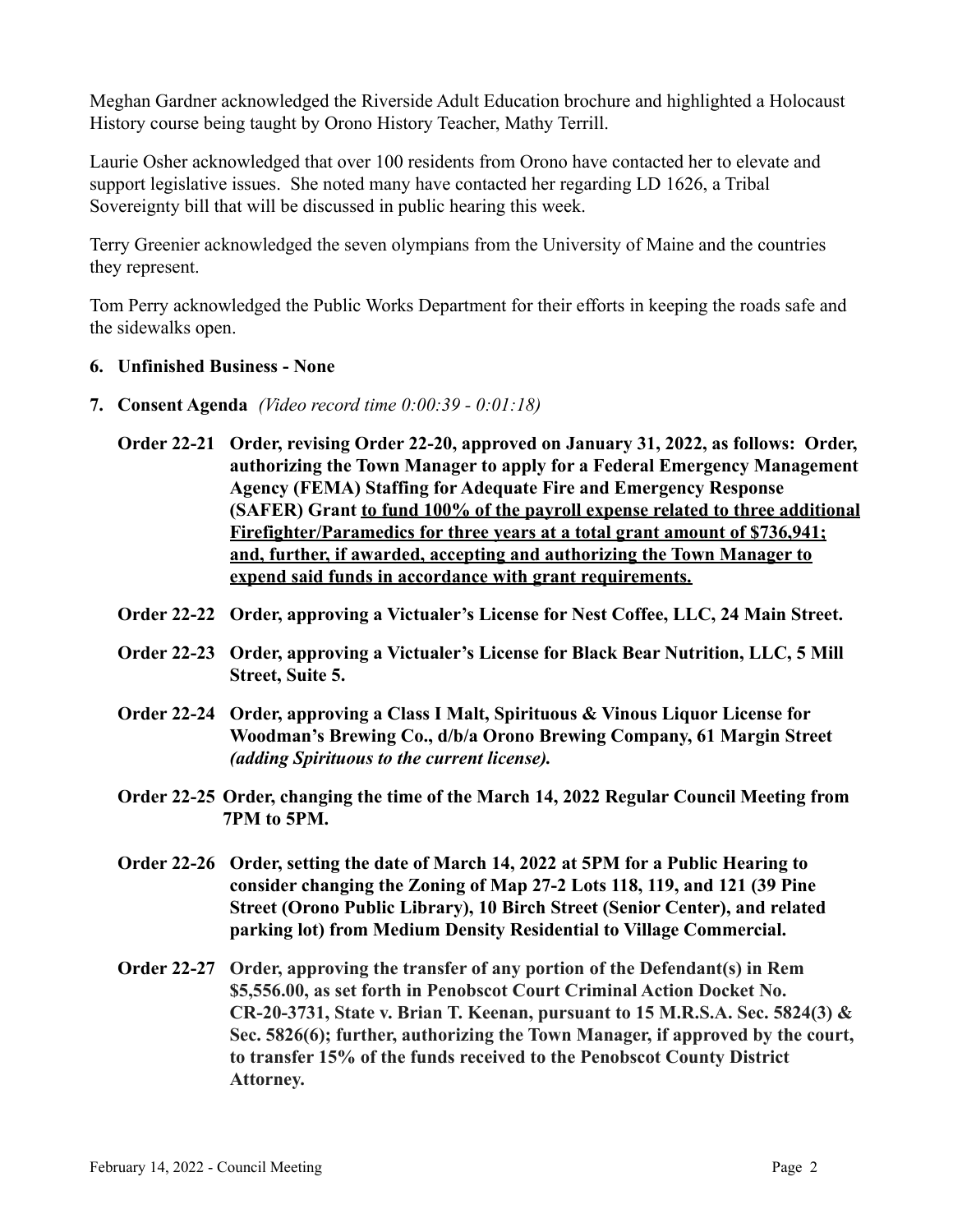Moved by Cheryl Robertson and seconded by Geoffrey Wingard to approve the consent agenda. All voted in favor, 6-0.

## **8. New Business**

# **Order 22-28 Order, authorizing the Town Manager to apply for a Maine Fire Forest Service Project Canopy Grant for a Municipal Tree Inventory in an amount not to exceed \$10,000 \$5,000 with the required match provided through in-kind contributions and/or funds drawn from the approved Municipal Operating Budget; and, further, accepting and authorizing the Town Manager to expend said funds in accordance with grant requirements.**

Moved by Geoffrey Wingard and seconded by Cheryl Robertson as amended. All voted in favor, 6-0.

Public Works Director Rob Yerxa acknowledged the work of Environmental Services Coordinator Megan Hess and the Tree Board for their efforts in writing the Forest Service Project Canopy Grant. He explained it is a planning grant to update the Tree Inventory. He noted the next step will be to update the Tree Management Plan (which is 20 years old). He stated the Tree Inventory will update all of the trees in the right-of-way, and the urban parks and such. Megan Hess noted that the cost of the Tree Inventory is estimated at approximately \$2,500.

# **Order 22-29 Order, authorizing the Town Manager to apply for a Maine Fire Forest Service Project Canopy Grant for Planting and Maintenance of Trees and Shrubbery in buffer areas related to the Maine Technology Park (Godfrey Drive area) in an amount not to exceed \$8,000 \$1,500 with the required match provided through in-kind contributions and/or funds drawn from the approved Municipal Operating Budget; and, further, accepting and authorizing the Town Manager to expend said funds in accordance with grant requirements.**

Moved by Cheryl Robertson and seconded by Geoffrey Wingard as amended. All voted in favor, 6-0.

Mr. Yerxa stated this is the second grant application under the Maine Forest Service that will fund the planting of about 125 trees in the Godfrey Drive buffer strip between Godfrey Drive and Sylvan Road. He noted the original buffer strip grew up and this grant will allow for new plantings. The budget for this project is approximately \$750.

# **Order 22-30 Order, authorizing the Town Manager to apply for FY22 Homeland Security Grant (through Penobscot Emergency Management Agency) for Hazmat Perimeter Detection Equipment in an amount not to exceed \$85,000 with no a local match of up to \$15,000 to paid from HazMat Reserve Funds; and, further, accepting and authorizing the Town Manager to expend said funds in accordance with grant requirements.**

Moved by Cheryl Robertson and seconded by Geoffrey Wingard as amended. All voted in favor, 6-0.

Deputy Fire Chief Kevin Sirois explained that the Fire Department (HazMat team) does not have perimeter monitoring equipment at this time. He provided details about the need for the equipment. Ms. Wilson noted that the Penobscot Emergency Management Agency has grant funds that can be used for this purpose. She spoke of providing a local match of \$15,000 from the HazMat Reserve due to the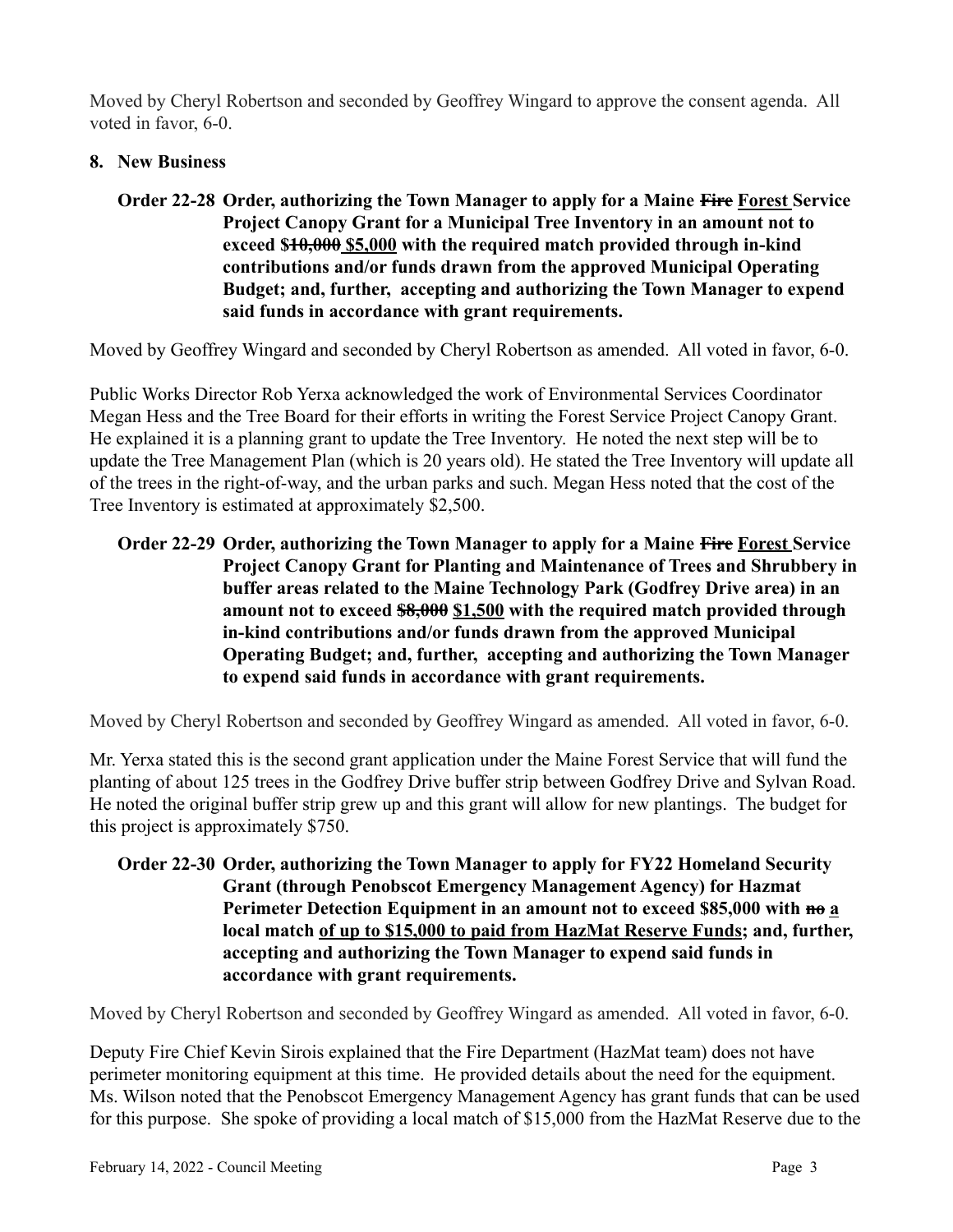large funding request. Deputy Chief Sirois noted that the Town currently borrows military equipment.

# **Order 22-31 Order, authorizing the Town Manager to enter into an agreement with Port City Architecture of Portland, Maine for a Public Safety Building Facility Assessment at a cost not to exceed \$30,000 with funds drawn from the approved FY22 Capital Facilities Budget; and, further, to re-allocate \$5,000 from the FY22 Overlay Budget to the FY22 Capital Facilities Budget for this project.**

Moved by Cheryl Robertson and seconded by Geoffrey Wingard. All voted in favor, 6-0.

Ms. Wilson spoke of mechanical and structural issues with the Public Safety building. The Town Council allocated funds for a Public Safety building needs assessment. Staff issued a request for qualifications (RFQ) and received four responses. The Town is currently negotiating the scope of work with Port City Architecture. Ms. Wilson noted that Port City is highly regarded and known for their work with public safety buildings.

# **Order 22-33 Order, setting the date of March 14, 2022 at 5PM for a Public Hearing to consider an ordinance amendment to Sec. 18-31, Definitions, Sec. 18-106, Schedule of uses, and Sec. 18-131, Home occupations, to amend zoning and performance standards for Homestays.**

Moved by Cheryl Robertson and seconded by Geoffrey Wingard. All voted in favor, 6-0.

### **9. Council Committee/Representative Reports**

**Environment Committee** - Ms. Robertson reported the Committee met twice over the last month. At their meeting, they met Environmental Services Coordinator Megan Hess. She noted the Committee reviewed a grant, but decided not to apply for it. She noted the Committee is currently working on a Climate Action Grant that would involve the community, municipal buildings and an Orono weatherization campaign.

**Community Development Committee** - Ms. Gardner stated the Committee met on February 7th and discussed identifying priorities and next steps for developing a formal Town plan related to Diversity, Equity, and Inclusion (DEI). They reviewed the staff report, next steps for a formal charge for a committee, and a matrix for the DEI toolbox.

**Comprehensive Plan Committee -** Ms. Gardner reported the Committee met on January 31st and reviewed the Planning Board reports and next steps for a Zoning Map change for the library and related lots from Medium Density residential to Village Commercial and Ordinances revisions for Homestays.

**Webster Park Neighborhood Meeting** - Terry Greenier stated that on January 24th there was a staff report on the December 8th Webster Park neighborhood meeting. Staff agreed to have four regular community conversion forums with key staff members. The first forum will be on May 1, 2022.

**Finance and Operations Committee** - Tom Perry reported the Finance Committee met on February 7th to discuss the service and operational level for the municipal swimming pool and Gould's Landing facilities. The Committee recommends maintaining a thorough level of service at both places.